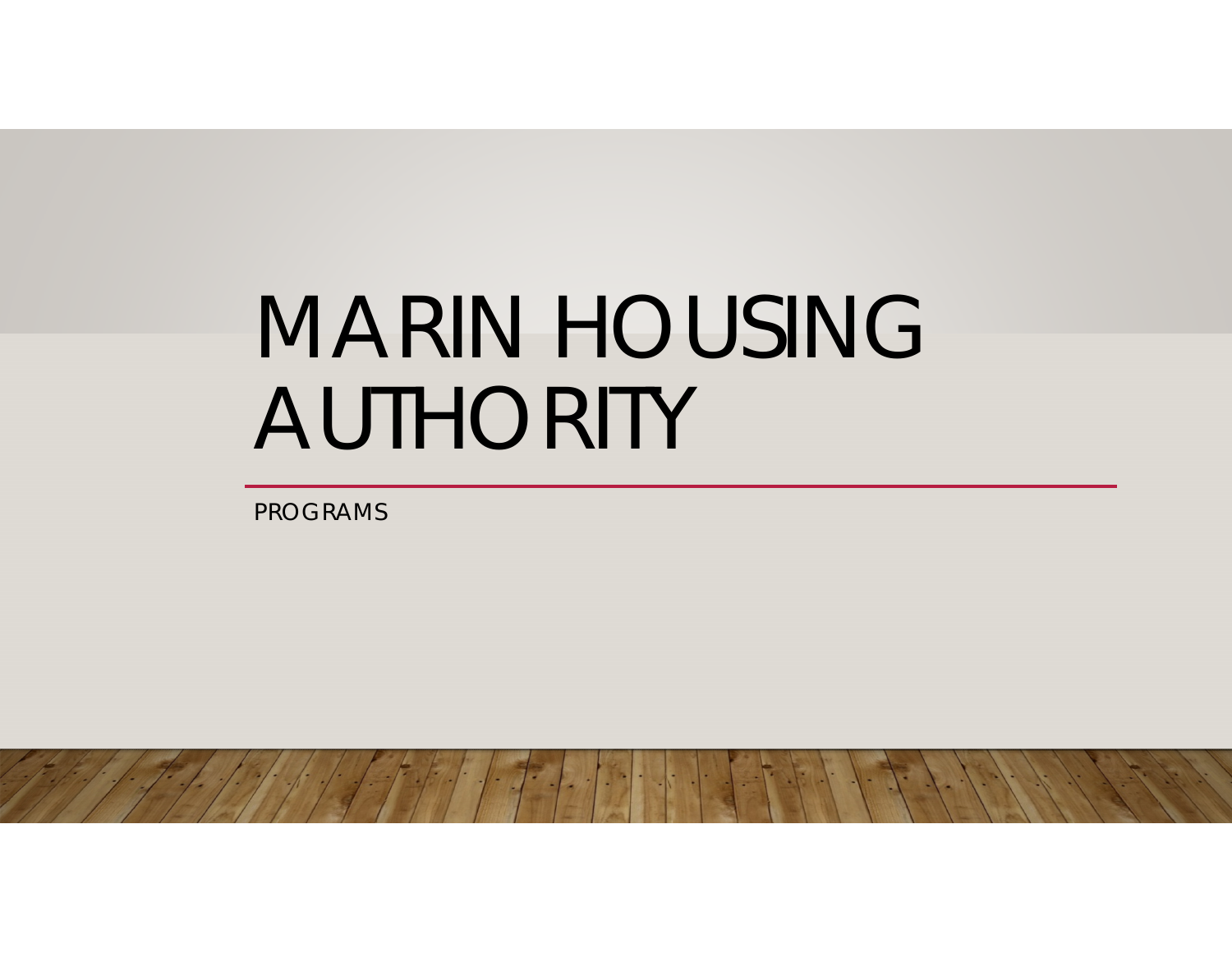#### HOUSING CHOICE VOUCHER PROGRAM (SEC. 8)

- Rental Assistance for low-income tenants in Marin County:
	- 2055 Total Vouchers
	- 1070 Total landlords
	- 745 voucher holders are working
	- 1023 voucher holders are eldery
	- 645 voucher holders are disabled
- Mill Valley statistics
	- 104 voucher holders and 81 landlords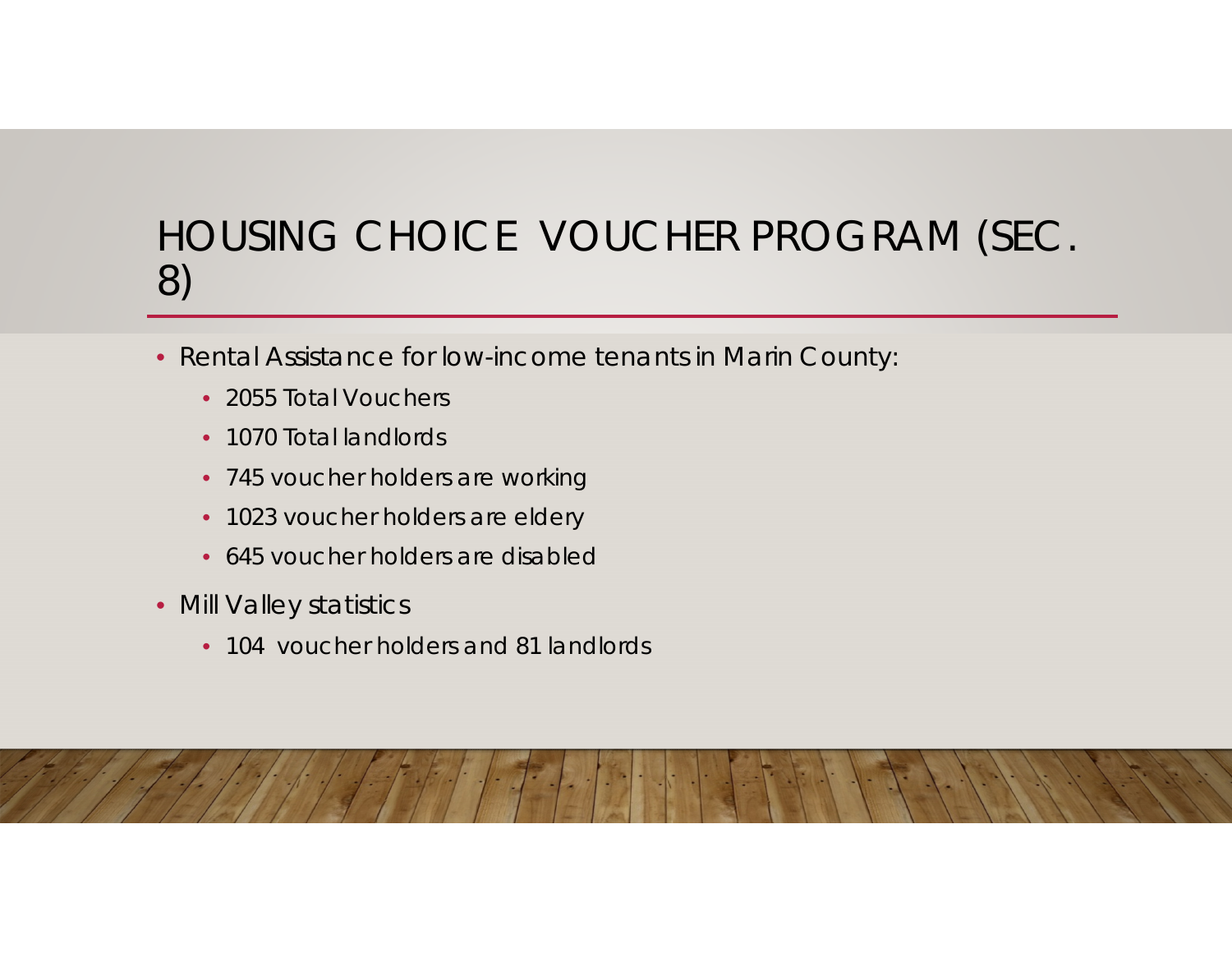# LANDLORD PARTNERSHIP PROGRAM

- Landlord Liaison Hotline 24 hour rapid response
- Enhanced Security Deposit
- Loss Mitigation
- Vacancy Loss Coverage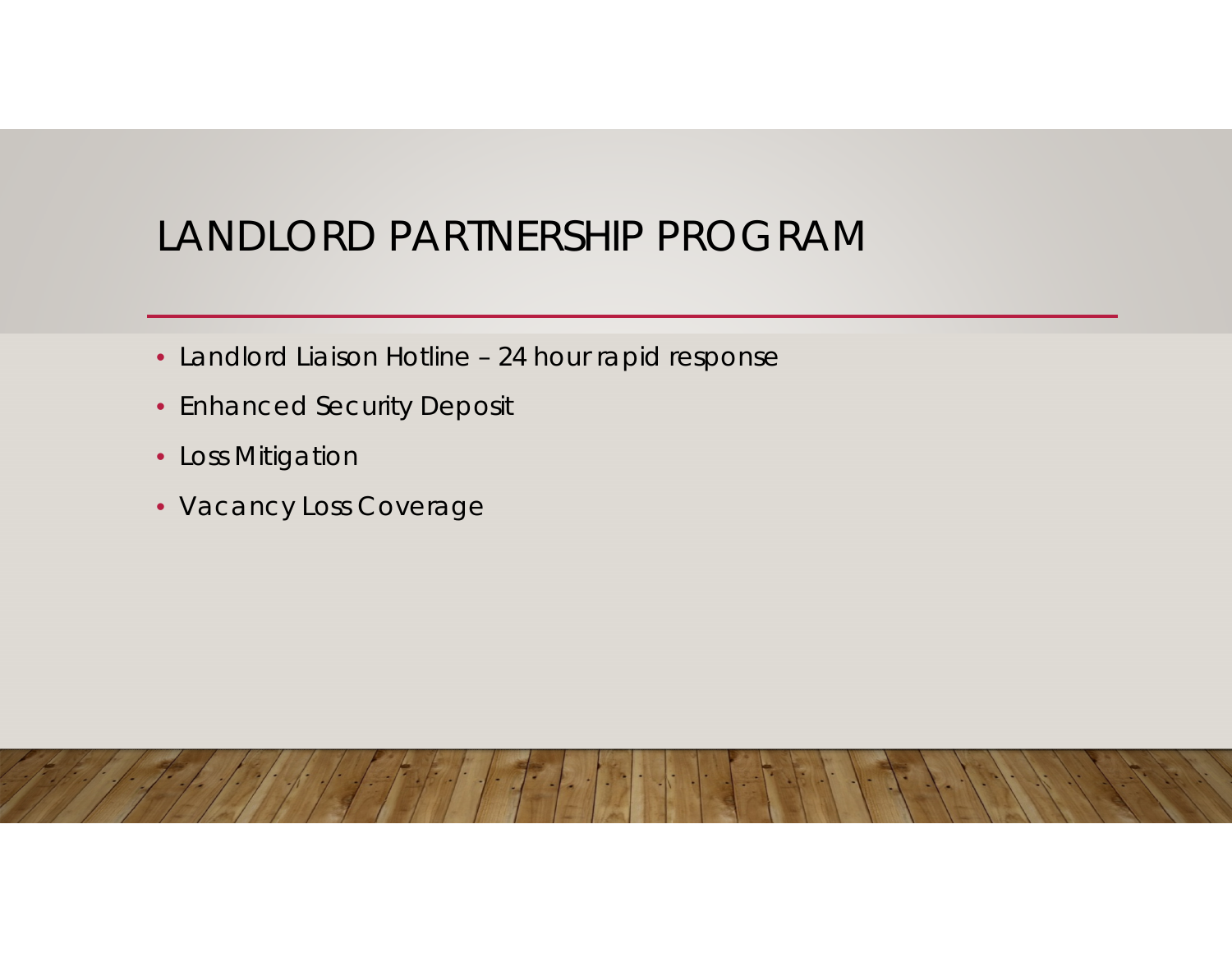### RENTAL PAYMENT STANDARDS

| • Single Room Occupancy | \$1,398 |
|-------------------------|---------|
| • Studio                | 1,863   |
| • 1 Bedroom             | 2,305   |
| • 2 Bedroom             | 2,853   |
| • 3 Bedroom             | 3,738   |
| • 4 Bedroom             | 4,346   |
| • 5 Bedroom             | 4,947   |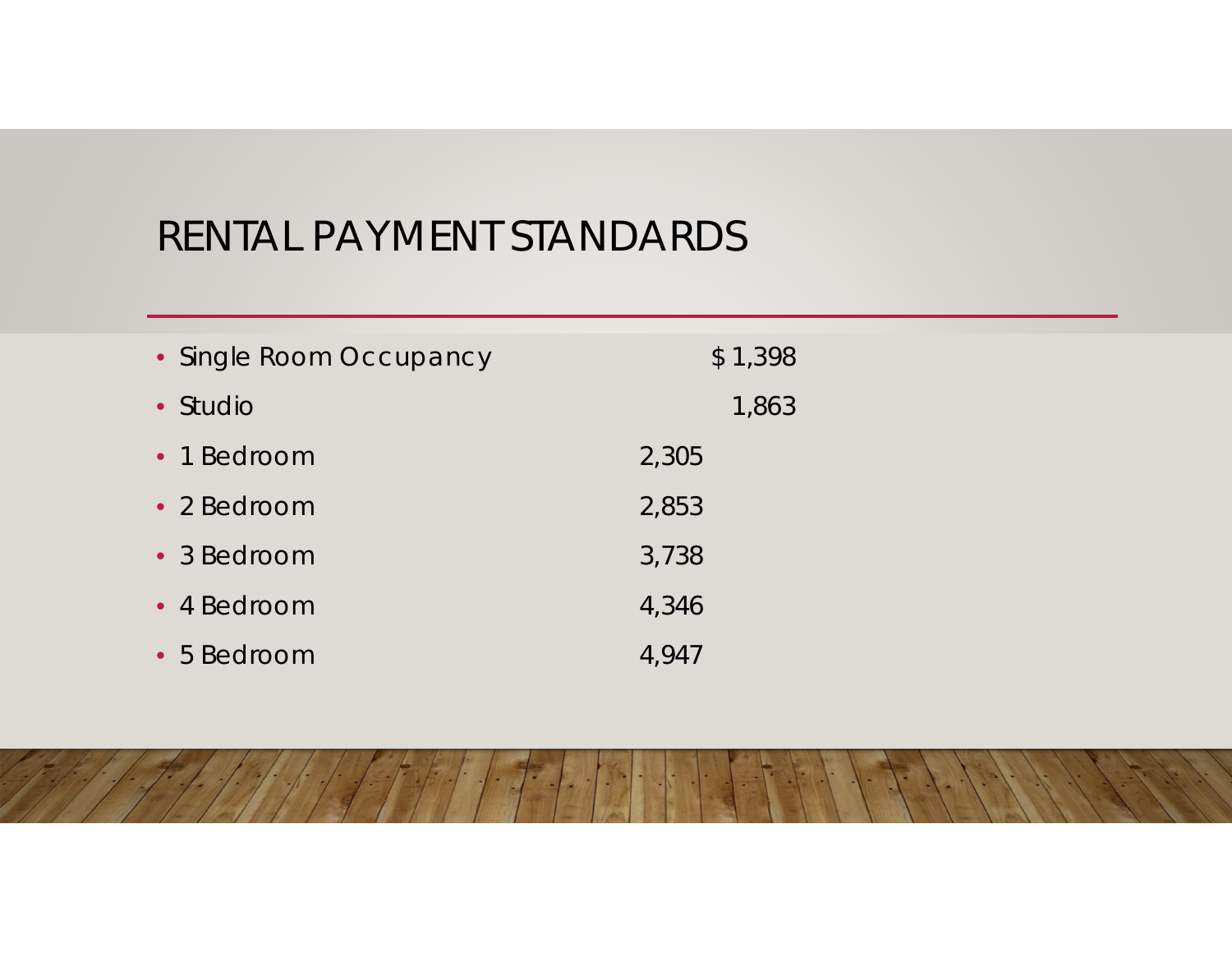# RESIDENTIAL REHAB LOAN PROGRAM

- For very low-income homeowners of SFD's, Condos, Mobile Homes, and Floating Homes
- To perform necessary home repairs, correct substandard housing conditions, eliminate health & safety hazards, install energy efficiency measures and accessibility improvements
- May also be used to create or legalize second units with no limit on rents charged
- Up to a maximum of \$40,000
- Can be set up as amortized payment or deferred payment loans
- 5% simple interest accrues per year, not due until sale of the property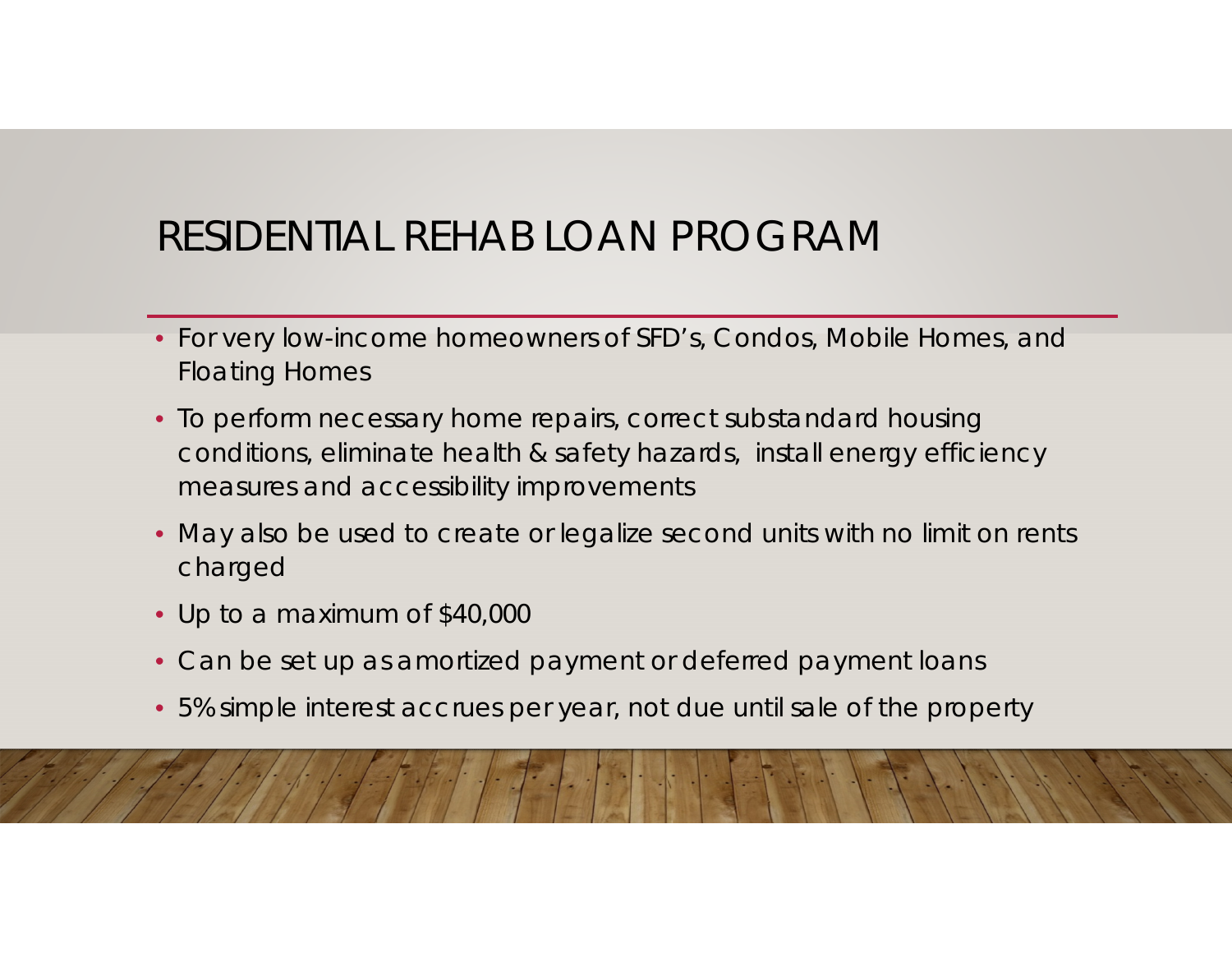# ELIGIBILITY

- Must be the legal owner on title to the property
- Must reside in the property as their primary residence
- Must fall below the following income limits:

| • 1 person  | \$56,450 |
|-------------|----------|
| • 2 persons | 64,500   |
| • 3 persons | 72,550   |
| • 4 persons | 80,600   |
| • 5 persons | 87,050   |